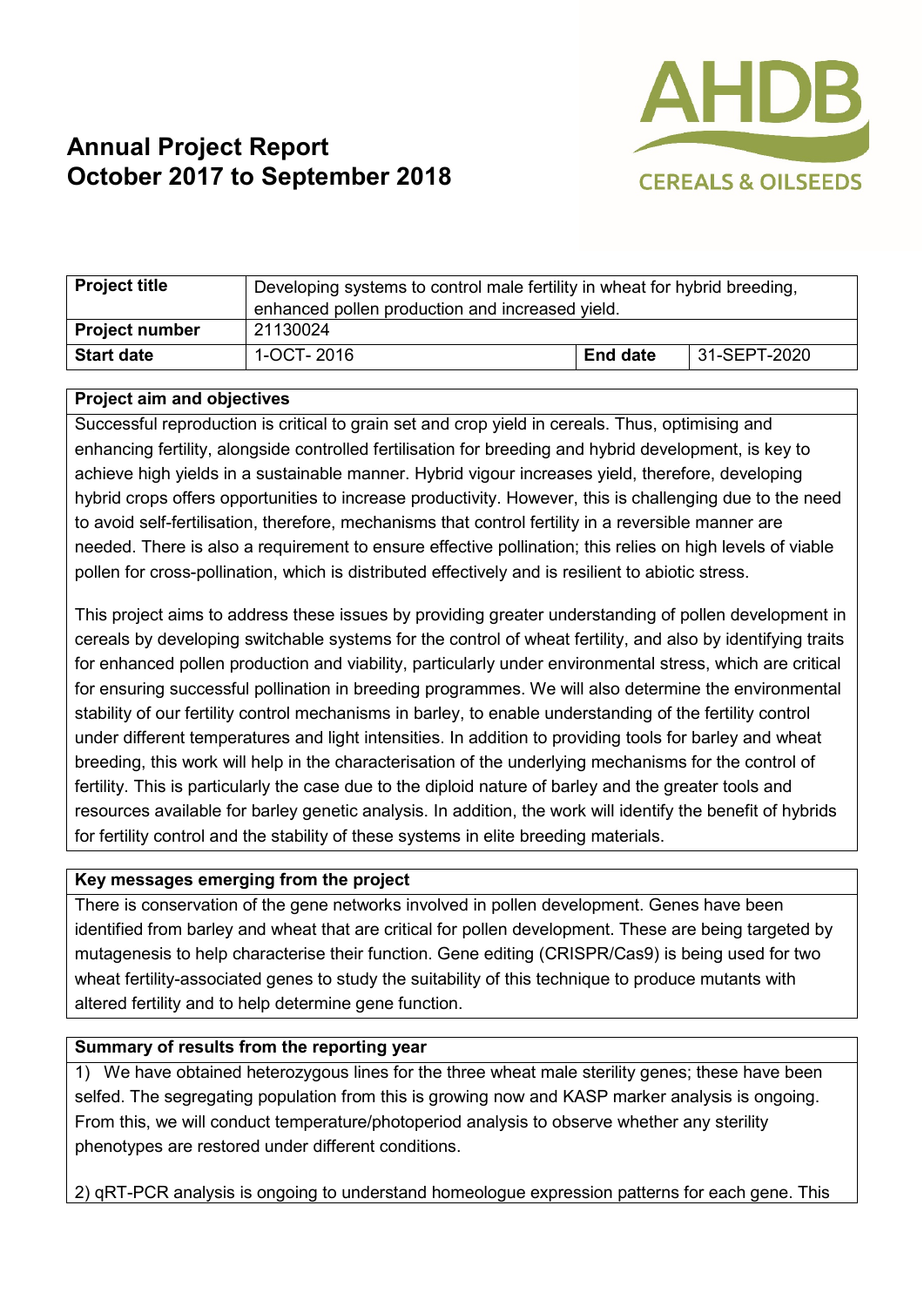## **Annual Project Report October 2017 to September 2018**



will be used to study the mutant lines and to identify potential homeologue compensation and gene redundancy.

3) KASP marker development for the target genes has been concluded and all the lines under analysis have functional KASP assays.

4) We have been analysing the impact of environmental conditions on barley over-expression Transcription Factor (TF) male sterile line.

- Transmission Electron Microscopy (TEM) of the over-expression line showed alterations in the anther wall and tapetum, which are critical in anther and pollen development. Pollen wall deposition was also impaired and irregular. Scanning Electron Microscopy (SEM) will be used to clarify these changes.
- Lipidomic analysis of developing, staged buds looked for changes in anther and pollen development. This has identified changes, which are being associated with transcriptomic changes. Further analysis on pollen samples will be carried out.
- RNAseq has been performed to carry out transcriptomic analysis of bud samples during pollen development. Bioinformatic analysis show that some interesting genes have been identified that are associated with anther dehiscence, which are downregulated in the sterile overexpression line. There are also changes associated with Programme Cell Death (PCD) pathways that are essential for stomium breakdown and pollen release. Work is in progress to determine whether there are changes associated with anther development-associated PCD, and whether this is linked to the observed male sterility in these lines.

4) Three different barley male sterility-associated transcription factors (TF) have been targeted by CRISPR/Cas9 gene editing.

- HvTF1: Up to 8 mutated T1 lines have been identified and genotyped. Lines showing sterility are being crossed with wild type lines, to rescue the material and test female fertility.
- HvTF2: Only three plants were found with high-levels of male sterility, however, full genotyping of these lines is proving difficult. The T1 lines are growing and will be crossed with wild type to eliminate the transgene. A new round of transformation with new targets to obtain more lines is ongoing.
- HvTF3: This mutant was developed at JIC. Only one line showed gene editing. The T1 is now growing and genotyping has confirmed the gene editing. Phenotype is being conducted and crosses with wild type have been carried out. A new set of transformations with new targets to obtain more gene edited lines is ongoing.
- The technique is being used by a number of students (trained by JFG) for characterisation of additional multiple genes.

5) Cadenza wheat staging systems have been completed and manuscript is under preparation. A